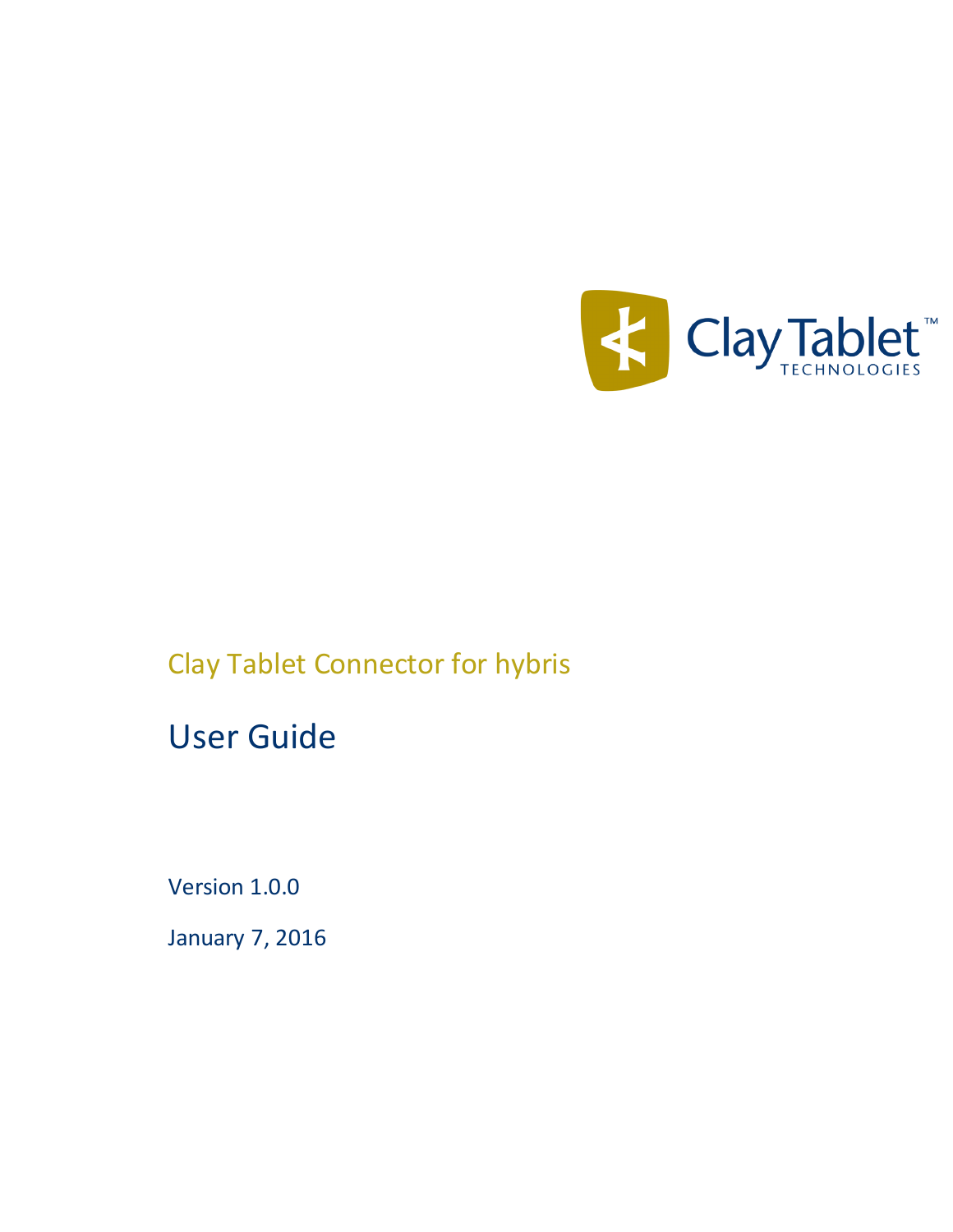## **Copyright**

Copyright © 2005-2016 Clay Tablet Technologies Inc. All rights reserved.

All rights reserved. This document and its content are protected by Canadian copyright and intellectual property law, and are the exclusive property of Clay Tablet Technologies Inc. ("Clay Tablet").

This document and its content may not be copied, published, distributed, downloaded or otherwise stored in a retrieval system, transmitted or converted, in any form or by any means, electronic or otherwise, without the prior written permission of Clay Tablet. Information in this document is subject to change without notice and does not represent a commitment on the part of Clay Tablet.

Although the information in this document has been carefully reviewed, Clay Tablet does not warrant it to be free of errors or omissions. Clay Tablet reserves the right to make corrections, updates, revisions, or changes to the information in this document.

Clay Tablet Technologies is a registered trademark. All other brand and product names used in this document are the property of their respective owners. Clay Tablet disclaims any responsibility for specifying which marks are owned by which companies or organizations.

The contents of this document are the property of Clay Tablet Technologies.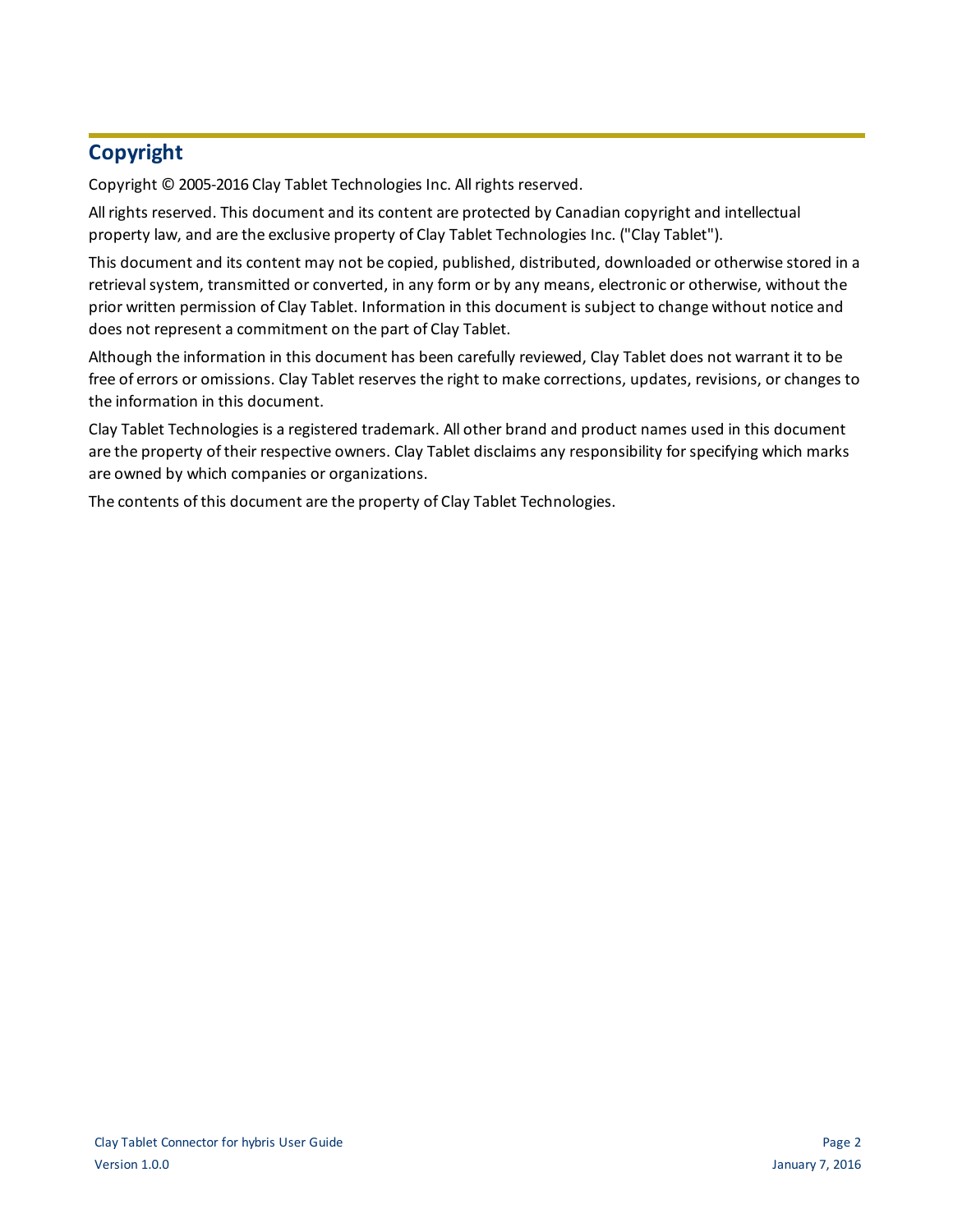## **Contents**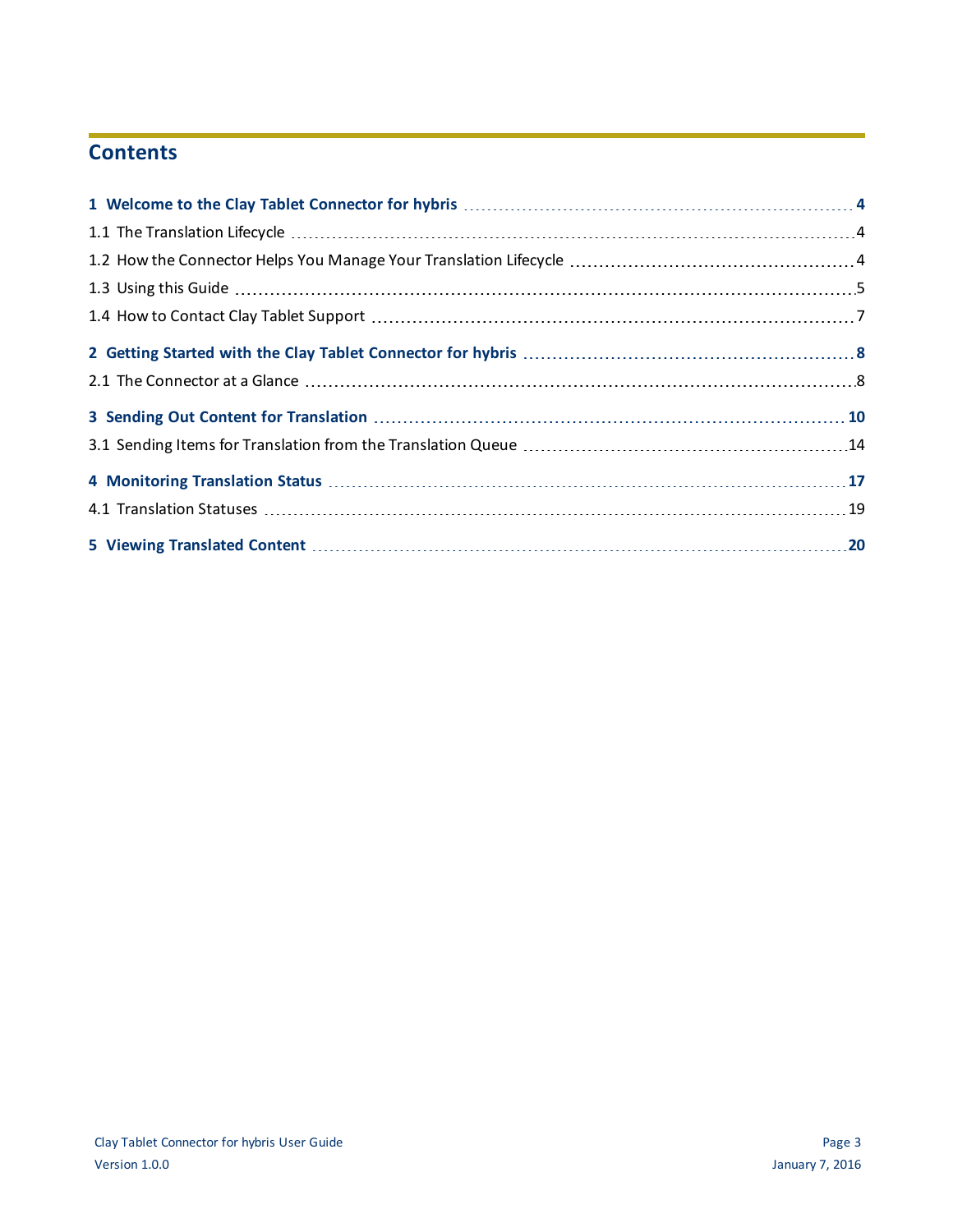## <span id="page-3-0"></span>**1 Welcome to the Clay Tablet Connector for hybris**

Welcome to the Clay Tablet Connector for hybris ("Connector"). The Connector enables you to automate sending and retrieving localized attributes in hybris business objects, which dramatically reduces the effort required to create, maintain, and publish these items in multiple languages.

## <span id="page-3-1"></span>**1.1 The Translation Lifecycle**

The *translation lifecycle* is the broad process ofselecting content, sending it out for translation, and then receiving the translated content back from translation.

This set of steps usually fits inside a larger, more general process called the *content lifecycle*, which is the process of creating, reviewing, editing, approving, and publishing content.

When you consider the translation lifecycle and the content lifecycle together, you have the *global content value chain*, which is the strategy for managing multilingual content.

Remember that localizing content is a subset of steps in the broader content lifecycle. This will improve your focus on key localization considerations, improve processes, and keep all content stakeholders included. Together, this results in better content management.

## <span id="page-3-2"></span>**1.2 How the Connector Helps You Manage Your Translation Lifecycle**

The Clay Tablet Connector for hybris ("Connector") is a plug-in module for hybris. It provides a range of features and user interface enhancements in hybris that enable you to select, send, monitor, and retrieve content for translation into any language hybris supports.

These features automate the process, which dramatically reduces the effort and time required to export and reimport content that needs to be localized. This is very helpful when translating large volumes of content or ensuring that translated content is quickly re-imported to meet deadlines.

When you use the Connector, you manage your translation lifecycle entirely from within hybris:

- 1. The Connector exports your content from hybris in XML format and delivers these content files to the central, hosted Clay Tablet Platform.
- 2. The Clay Tablet Platform delivers your content to your translation providers, based on routing rules that your company chooses and Clay Tablet Technologies implements.
- 3. When the translated content is ready, the Clay Tablet Platform retrieves it from your translators and delivers it to the Connector.
- 4. The Connector automatically re-imports the content into the correct location in hybris.

You can then review, revise, reject, or publish the translated content as needed.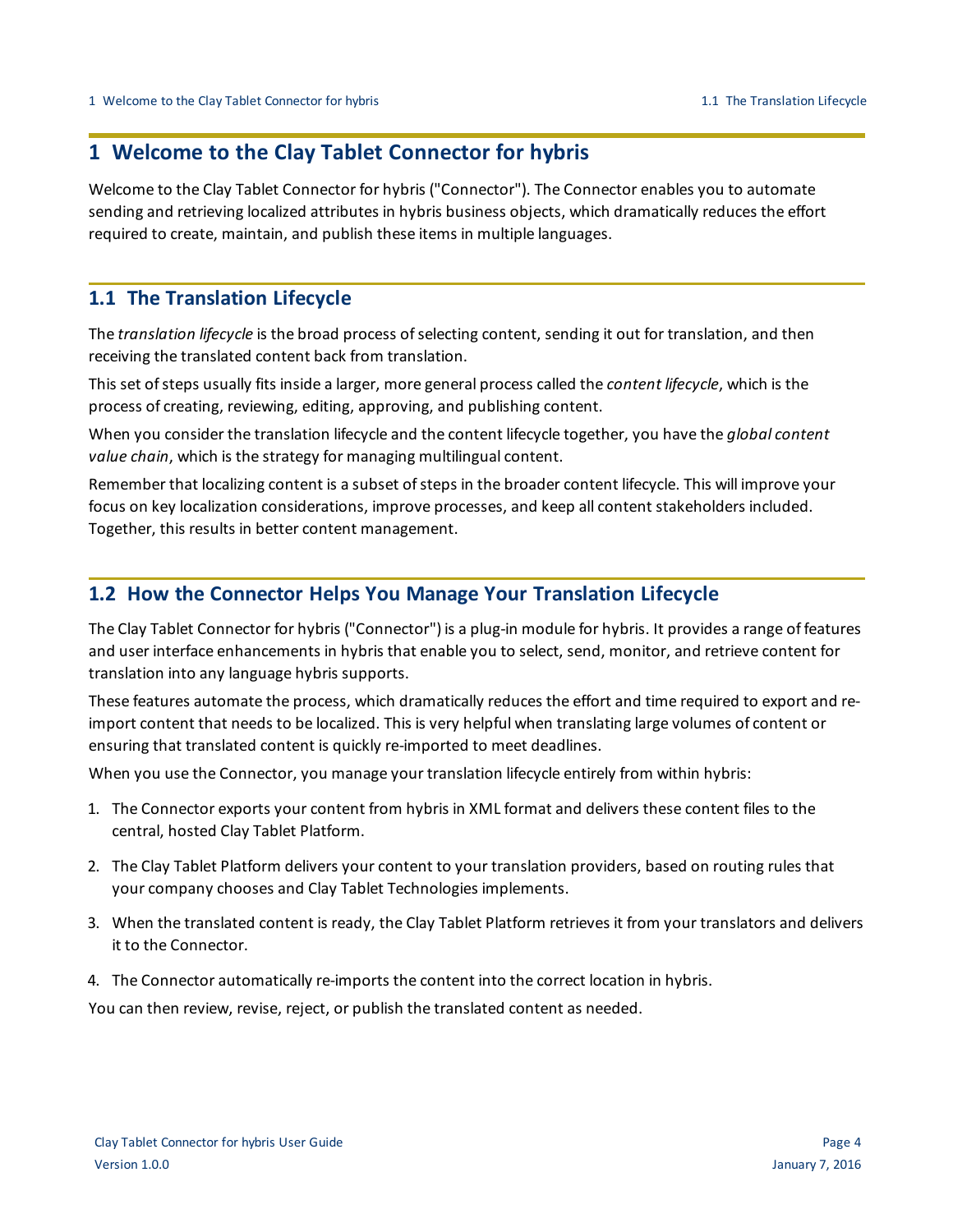**Note:** Neither the Connector nor the Clay Tablet Platform performs any translation. Similarly, Clay Tablet Technologies does not provide any translation services. Your company chooses the translation provider that performs the translation.

## <span id="page-4-0"></span>**1.3 Using this Guide**

## **Purpose of this guide**

This guide describes how to use the Clay Tablet Connector ("Connector") for hybris to manage your translation lifecycle. It describes how to send out localized strings in certain hybris business objects for translation and receive them back from translation.

## **Who should use this guide**

This guide is intended for content editors, project, marketing, localization or translation managers, or others who are responsible for creating, editing, or approving hybris business objects for translation. This guide is also useful for translation providers who receive hybris business objects from your hybris installation, because it describes your company's translation management process.

### **What your company setup should be**

This document assumes that:

- Your company already has a functioning instance of hybris.
- **The Connector has been installed, configured, and tested on your hybris instance.**
- Clay Tablet Technologies has set up the Clay Tablet Platform to send localized strings in certain hybris business objects to your translation providers.

### **What you should already know**

This document assumes that:

- **D** You are familiar with the Connector's configuration for hybris, and the reasons for choosing certain configuration options. This is important because your company's configuration determines which features are available.
- **P** You have a strong working knowledge of hybris, particularly the hybris management console.
- **D** You are familiar with your company's translation process and requirements.
- $\blacksquare$  You have valid user credentials to log into the hybris management console.
- **P** You have the required permissions to access the Connector functionality described in this guide.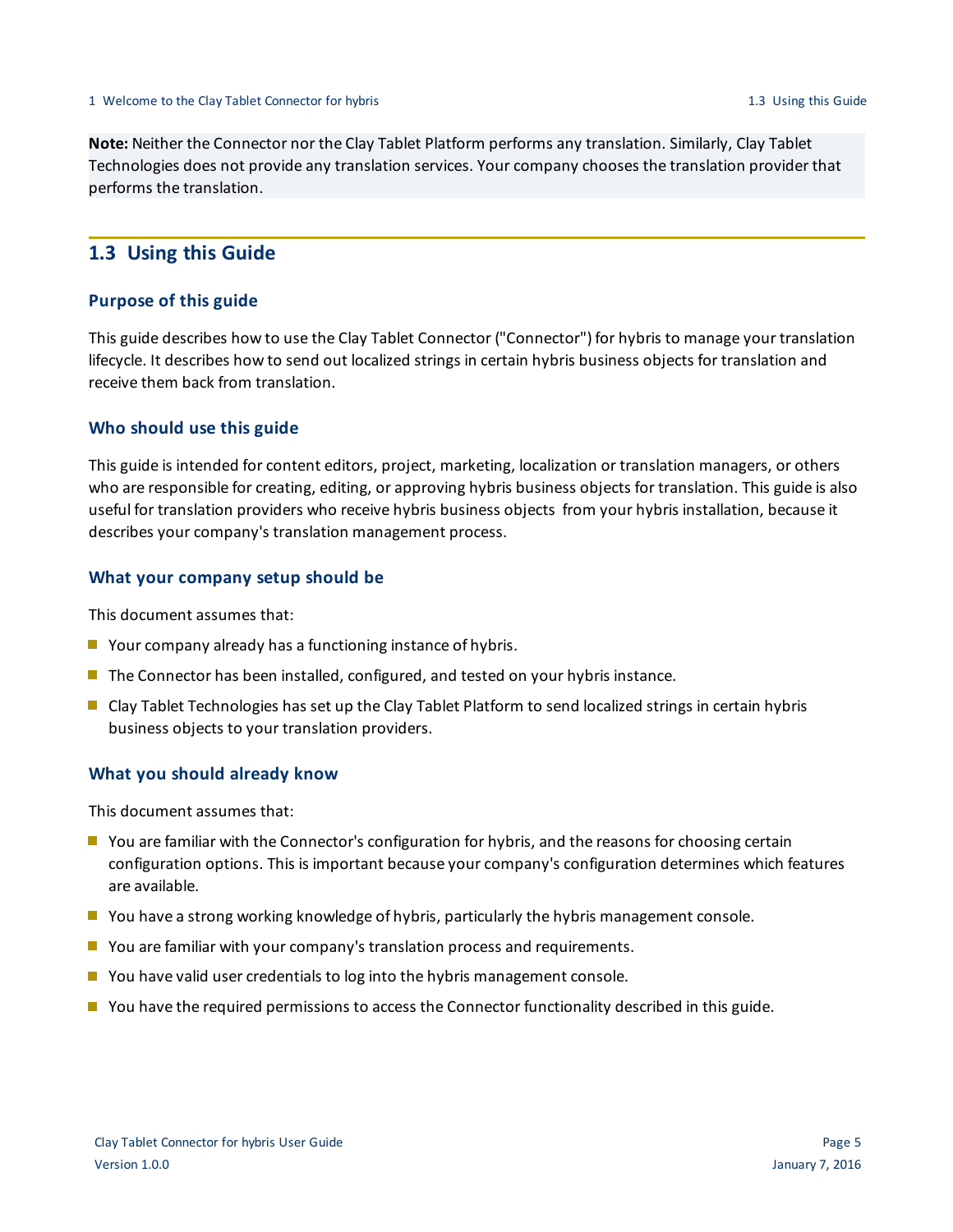**Note:** Not all the features described in this guide may be available. Feature availability depends on both your company's Connector setup and the roles to which you are assigned. If you cannot access functionality that you need, contact your company's hybris administrator.

## **How this guide is organized**

This guide contains the following chapters:

| Chapter                                                                            | <b>Description</b>                                                                                                                                                                                                       |
|------------------------------------------------------------------------------------|--------------------------------------------------------------------------------------------------------------------------------------------------------------------------------------------------------------------------|
| "Welcome to the Clay<br><b>Tablet Connector for</b><br>hybris" on page 4           | A brief description of the Clay Tablet solution for hybris and how it fits into the<br>translation lifecycle. It also includes information about this guide and Clay Tablet<br>Technologies Support contact information. |
| "Getting Started with the<br><b>Clay Tablet Connector for</b><br>hybris" on page 8 | How to get started and an overview of the Connector interface and key features.                                                                                                                                          |
| "Sending Out Content for<br>Translation" on page 10                                | How to send out content for translation.                                                                                                                                                                                 |
| "Monitoring Translation<br>Status" on page 17                                      | How to monitor the translation status of content items and translation jobs.                                                                                                                                             |
| "Viewing Translated<br>Content" on page 20                                         | How to view translated content.                                                                                                                                                                                          |

## **How to find out more about the Clay Tablet Connector for hybris**

For information on installing and configuring the Clay Tablet Connector for hybris, read the *Clay Tablet Connector for hybris Installation and Configuration Guide*.

## **Documentation conventions**

This guide uses the following conventions:

| Convention  | <b>Description</b>                                                  |
|-------------|---------------------------------------------------------------------|
| <b>Bold</b> | Highlights screen elements such as buttons, menu items, and fields. |
| Courier     | Highlights input, file names, and paths.                            |
| Italics     | Highlights terms for emphasis, variables, or document titles.       |
|             | Indicates a menu choice. For example, "Select Catalog > Products."  |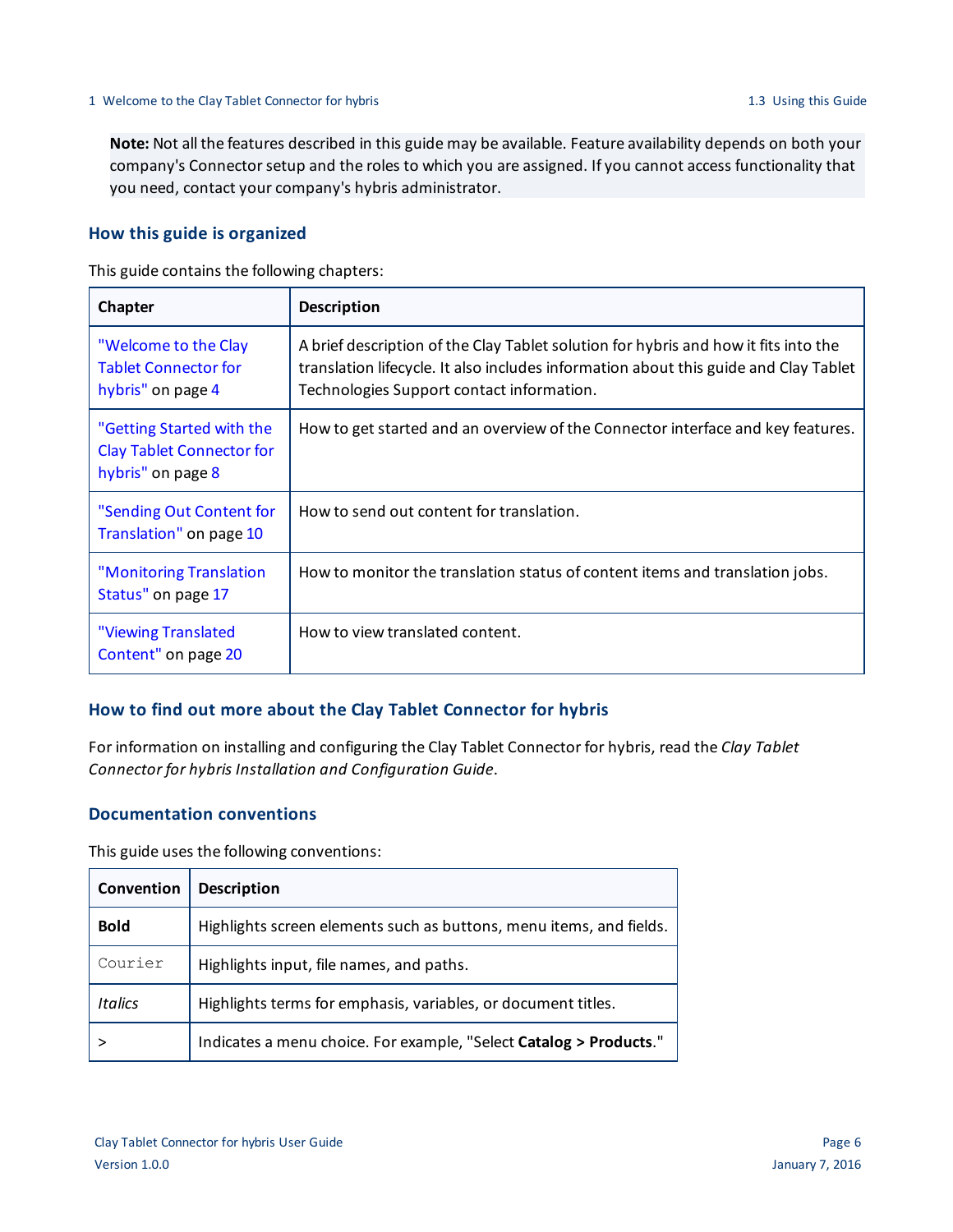## <span id="page-6-0"></span>**1.4 How to Contact Clay Tablet Support**

Email @: [support@clay-tablet.com](mailto:support@clay-tablet.com)

Telephone: +1-416-363-0888 option "3"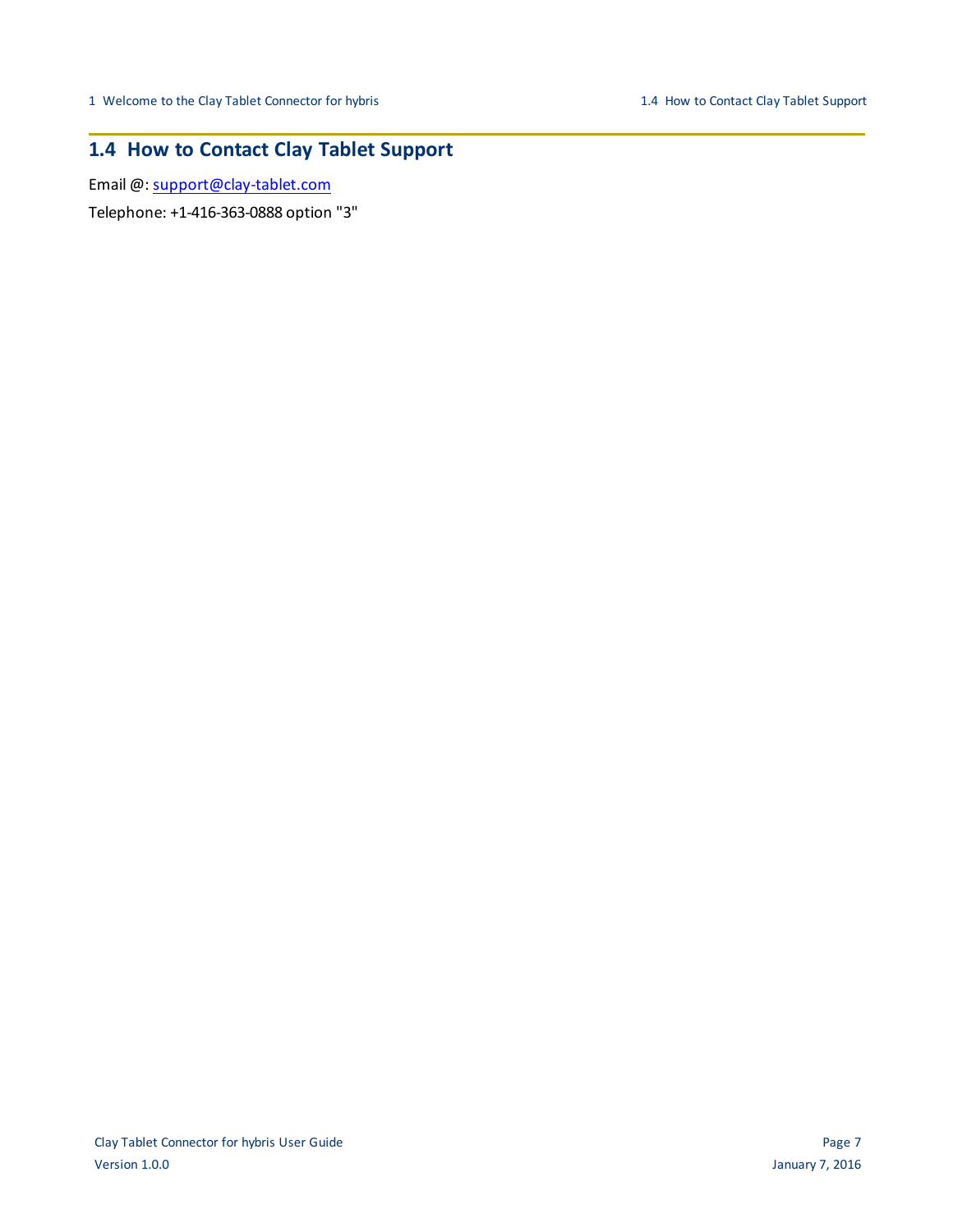## <span id="page-7-0"></span>**2 Getting Started with the Clay Tablet Connector for hybris**

The Connector supports all Web browsers that hybris supports.

**Important:** You must configure your Web browser to allow pop-up windows on the hybris Management Console (hMC) site.

To access the Connector:

<span id="page-7-1"></span>Log in to the hybris Management Console (hMC).

## **2.1 The Connector at a Glance**

The Connector has the following interfaces in hMC:

In the **Explorer Tree**, expand the **Clay Tablet Connector** folder, which is displayed near the bottom of the tree.

This folder contains the following links to the Connector interface:

- **Translation Status**
- **Translation Queue**



In the regular hMC interface, you use the context menu from hybris business objects to send out content for translation.



You view the translated content within the regular hMC interface.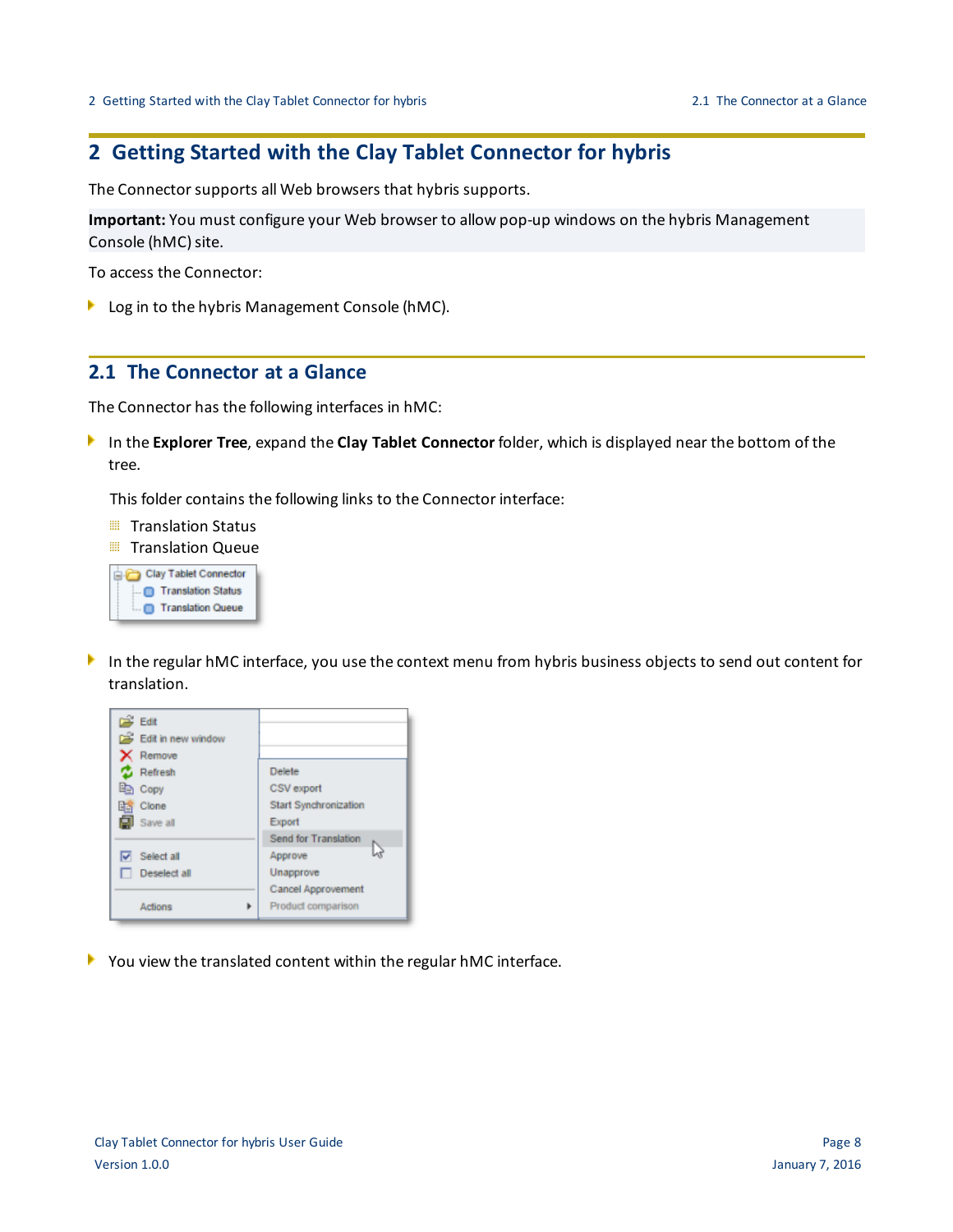#### 2 Getting Started with the Clay Tablet Connector for hybris 2.1 The Connector at a Glance

#### **Variants Attributes**  $\blacktriangledown$  Style:  $en$ beet red de es rojo de remolacha  $es_C$ fr betterave rouge it barbabietola rossa ja ビートレッド ko 사탕 무우 빨간색 pt beterraba vermelha ru свекла красная zh  $zh_T$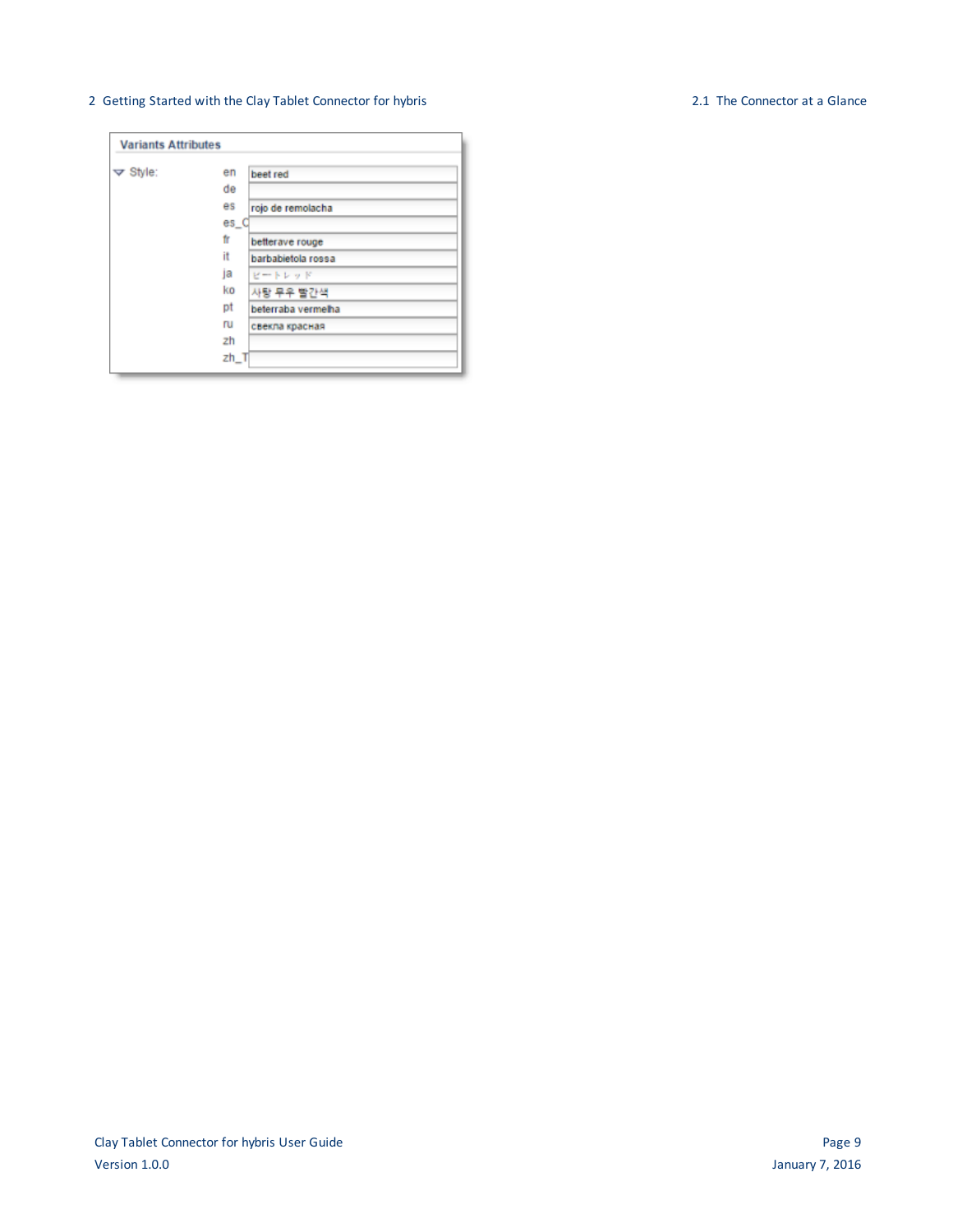<span id="page-9-0"></span>You use the Connector to send out localized attributes of hybris business objects in hMC for translation.

**Tip:** The flags icon **in** indicates a localized attribute.

When the Connector sends out a hybris business object for translation, it actually sends out the configured localized attributes in that business object for translation. You can send out for translation any *configured* localized attributes of any *configured* hybris business object. By default, the Connector is configured to send out the following hybris business objects and their localized attributes for translation:

| hybris Business Object         | <b>Localized Attributes</b>                                                        |  |
|--------------------------------|------------------------------------------------------------------------------------|--|
| ApparelProduct                 | H.<br>name<br>description<br>$\mathbb{R}^n$<br>productReferences<br>$\mathbb{R}^n$ |  |
| ApparelSizeVariantProduct      | $\Box$<br>name<br>description<br>$\mathbb{R}^n$<br>productReferences<br>Ш          |  |
| ApparelStyleVariantProduct     | $\Box$<br>name<br>description<br>П<br>productReferences<br>H                       |  |
| Category                       | $\mathbb{Z}^2$<br>name<br>description                                              |  |
| ClassificationAttribute        | name                                                                               |  |
| ClassificationAttributeUnit    | name                                                                               |  |
| ClassificationAttributeValue   | name                                                                               |  |
| ClassificationClass            | m.<br>name<br>description<br>$\mathbb{Z}^2$                                        |  |
| ElectronicsColorVariantProduct | name<br>$\mathbb{Z}^2$<br>description<br>$\mathbb{Z}^2$<br>productReferences<br>Ш  |  |
| GenericVariantProduct          | n a<br>name<br>description<br>$\mathbb{R}^n$<br>productReferences                  |  |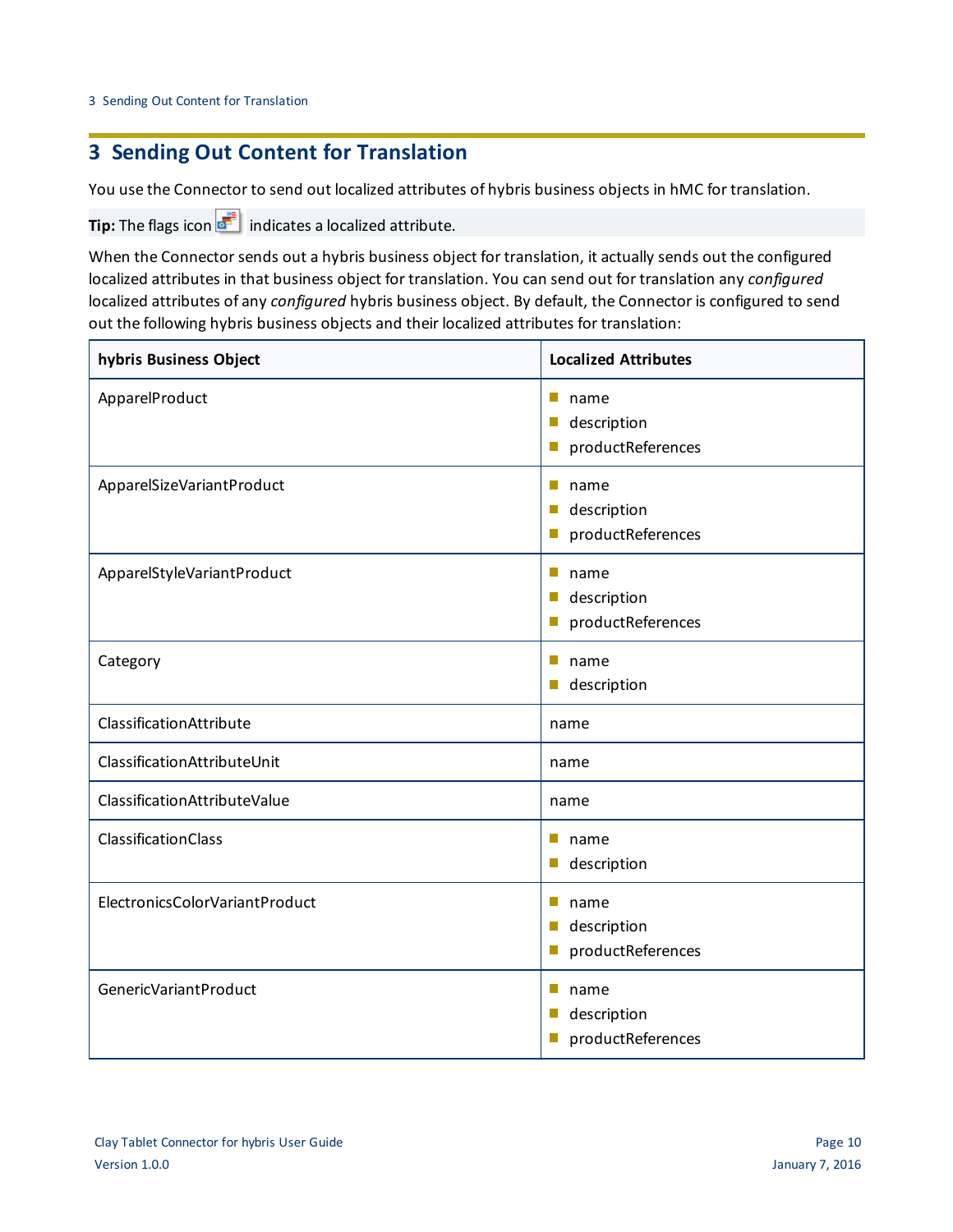| hybris Business Object       | <b>Localized Attributes</b>              |
|------------------------------|------------------------------------------|
| Keyword                      | name                                     |
| PowerToolsSizeVariantProduct | name<br>description<br>productReferences |
| Product                      | name<br>description<br>productReferences |
| VariantProduct               | name<br>description<br>productReferences |

**Note about productReferences:** Although the productReferences attributes are not localized attributes, the Connector supports sending them out for translation.

**Note:** You configure which hybris business objects and corresponding localized attributes you can send out for translation in the UserSelectedTranslationTypes configuration.xml file. For detailed instructions, refer to the *Clay Tablet Connector for hybris Installation and Configuration Guide*.

**Important:** Each localized attribute of a hybris business object that is sent out for translation is a *content item*.

## **To send out the localized attributes of hybris business objects for translation:**

- 1. In the **Explorer Tree**, expand and navigate to the type of business objects, for example, **Catalog > Products**. The **Content Area** updates, displaying the **Search**, **Results**, and **Editor**sections.
- 2. In the **Search** area, search for the specific business objects to translate. The available search attributes depend on the specific business object.

For detailed information about searching, refer to "Search Area" in the *hMC - End User Guide*, which is available here: [https://wiki.hybris.com/display/release5/hMC+-+End+User+Guide#hMC-EndUserGuide-](https://wiki.hybris.com/display/release5/hMC+-+End+User+Guide#hMC-EndUserGuide-SearchArea)[SearchArea.](https://wiki.hybris.com/display/release5/hMC+-+End+User+Guide#hMC-EndUserGuide-SearchArea)

- 3. Click **Search**.
- 4. In the **Results** area, select the business objects to translate.

**Tips:** To select a range of adjacent business objects, press the Shift key. To select multiple non-adjacent business objects, press the Ctrl key.

5. Right-click and select **Actions > Send for Translation** from the context menu.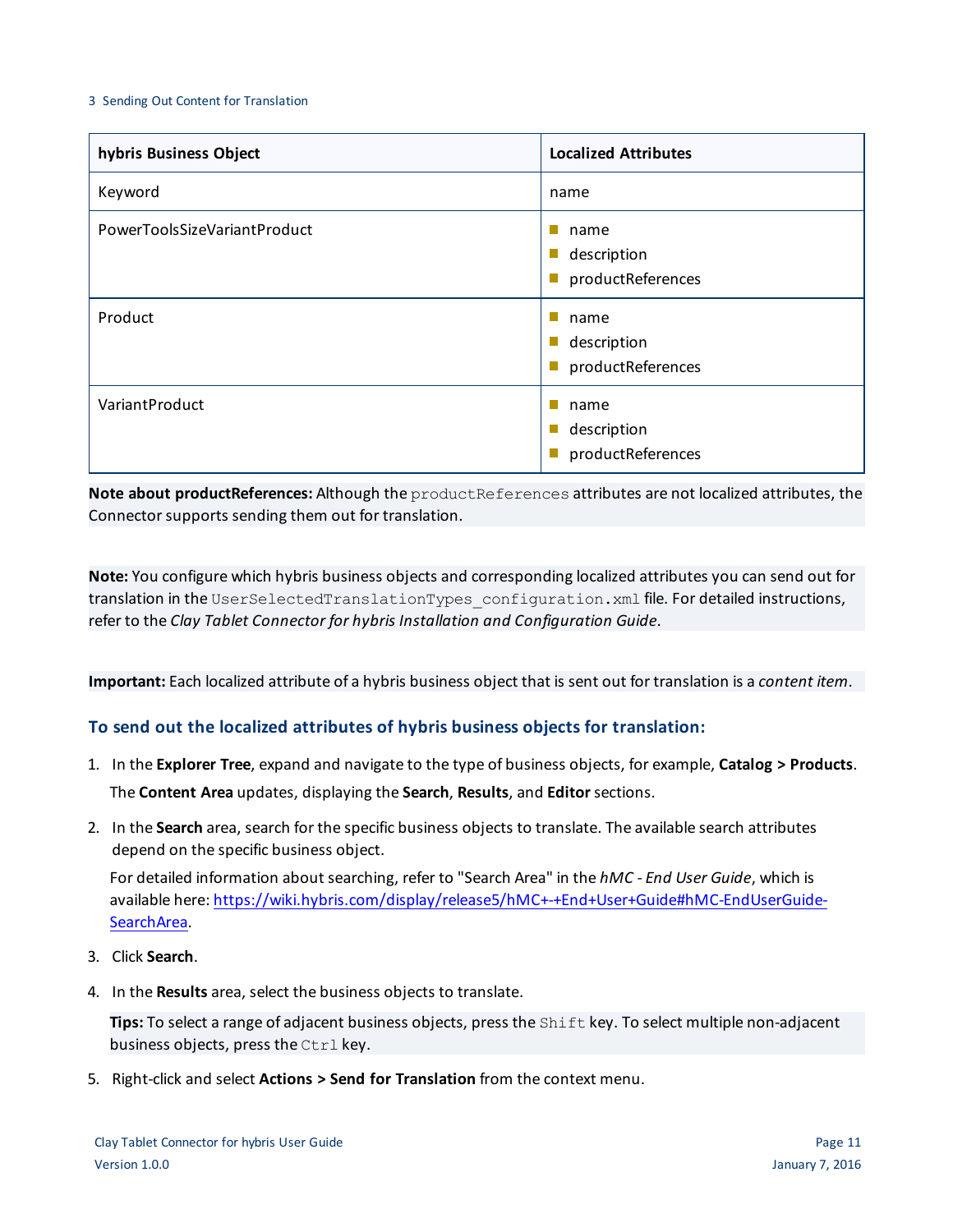A message box confirms that you want to perform this action.

6. Click **OK**.

The **Content Submission Job Details** tab opens in a separate browser window.

| <b>Content Submission</b>                  |                                                                                                                                                                                      |
|--------------------------------------------|--------------------------------------------------------------------------------------------------------------------------------------------------------------------------------------|
| <b>Job Details</b>                         |                                                                                                                                                                                      |
| 1 Item(s) selected.<br>Send to Translation |                                                                                                                                                                                      |
| Fields marked (*) are mandatory            |                                                                                                                                                                                      |
| Source Language*:                          | English                                                                                                                                                                              |
| Target Language*:                          | <b>Brazilian Portuguese</b><br>Chinese<br>English<br>French<br>German<br>Italian<br>Japanese<br>Korean<br>Latin-American Spanish<br>Russian<br>Spanish<br><b>Traditional Chinese</b> |
| Choose LSP*:                               | My Translation Provider                                                                                                                                                              |
| Job Name*:                                 |                                                                                                                                                                                      |
| PO Reference:                              |                                                                                                                                                                                      |
| Description:                               |                                                                                                                                                                                      |
| Due Date:*:                                | <b>REE (MM/DD/YYYY)</b>                                                                                                                                                              |
| Send to Clay Tablet<br>Cancel              |                                                                                                                                                                                      |

7. Enter the following information about the content items to translate:

| <b>Field</b> | <b>Description</b>                                                                      |
|--------------|-----------------------------------------------------------------------------------------|
| X items      | Read only. Displays the number of content items you selected in the Results area of the |
| selected     | hMC Organizer.                                                                          |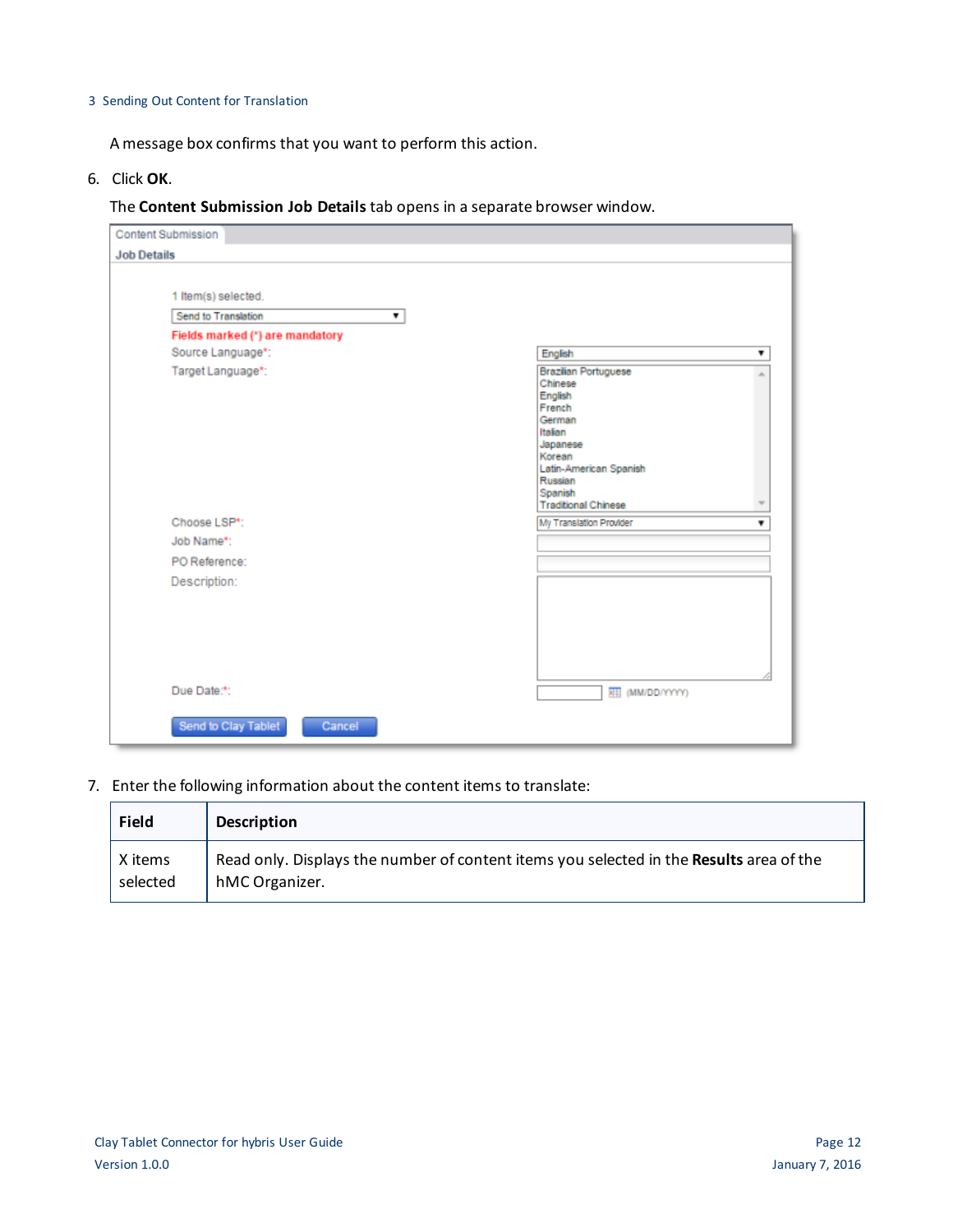| <b>Field</b>           | <b>Description</b>                                                                                                                                                                                                                                                                                                                                                                                                                                                                                                                                                                                                          |
|------------------------|-----------------------------------------------------------------------------------------------------------------------------------------------------------------------------------------------------------------------------------------------------------------------------------------------------------------------------------------------------------------------------------------------------------------------------------------------------------------------------------------------------------------------------------------------------------------------------------------------------------------------------|
| Send to<br>Translation | Select the method for sending the content items for translation. This is one of the following:<br>Send to Translation: The Connector sends the content items to the Clay Tablet<br>Platform, which sends them to the translation provider specified in the company's<br>routing rules. The Connector displays additional fields below, where you can specify<br>additional information. Default value.<br>Send to Translation Queue: The Connector sends the content items to the<br>Translation Queue, where a user must send them out for translation.<br>Note: This setting determines which fields are displayed below. |
| Source<br>Language     | Required. Select the source language to send for translation.                                                                                                                                                                                                                                                                                                                                                                                                                                                                                                                                                               |
| Target<br>Language     | Required. Select one or more target languages into which to translate the content.<br>Tips: To select a range of adjacent languages, press the Shift key. To select multiple non-<br>adjacent languages, press the Ctrl key.                                                                                                                                                                                                                                                                                                                                                                                                |
| Choose<br><b>LSP</b>   | Select the translation provider for this translation job from the list.<br>Note: This setting determines which fields are displayed below.                                                                                                                                                                                                                                                                                                                                                                                                                                                                                  |
| <b>Job Name</b>        | Your name for this translation job. A translation job contains all the content items that the<br>Connector sends out together for translation. Required and displayed only when Send to<br>Translation is selected, above                                                                                                                                                                                                                                                                                                                                                                                                   |
| PO.<br>Reference       | The purchase order reference number. Displayed only when Send to Translation is<br>selected, above.                                                                                                                                                                                                                                                                                                                                                                                                                                                                                                                         |
| Description            | Any special instructions or requests. Displayed only when Send to Translation is<br>selected, above.<br>Note: To display the entire field, click the expand arrow $\blacksquare$ . To collapse the entire field when<br>it is displayed, click the collapse arrow $\Box$ .                                                                                                                                                                                                                                                                                                                                                  |
| Due Date               | Required. The date when the translated items are due, in the following format: MM-DD-<br>YYYY. You can also click the calendar icon <b>HI</b> to select a date from the calendar. Displayed<br>only when Send to Translation is selected, above.                                                                                                                                                                                                                                                                                                                                                                            |

## 8. Do one of the following:

If you selected Send to Translation in the dropdown list at the top of the page, then click **Send to Clay Tablet** to immediately send out the content items for translation.

A message box opens, stating that the Connector started processing the specified items and job. Click **OK** to close the message box and the browser window.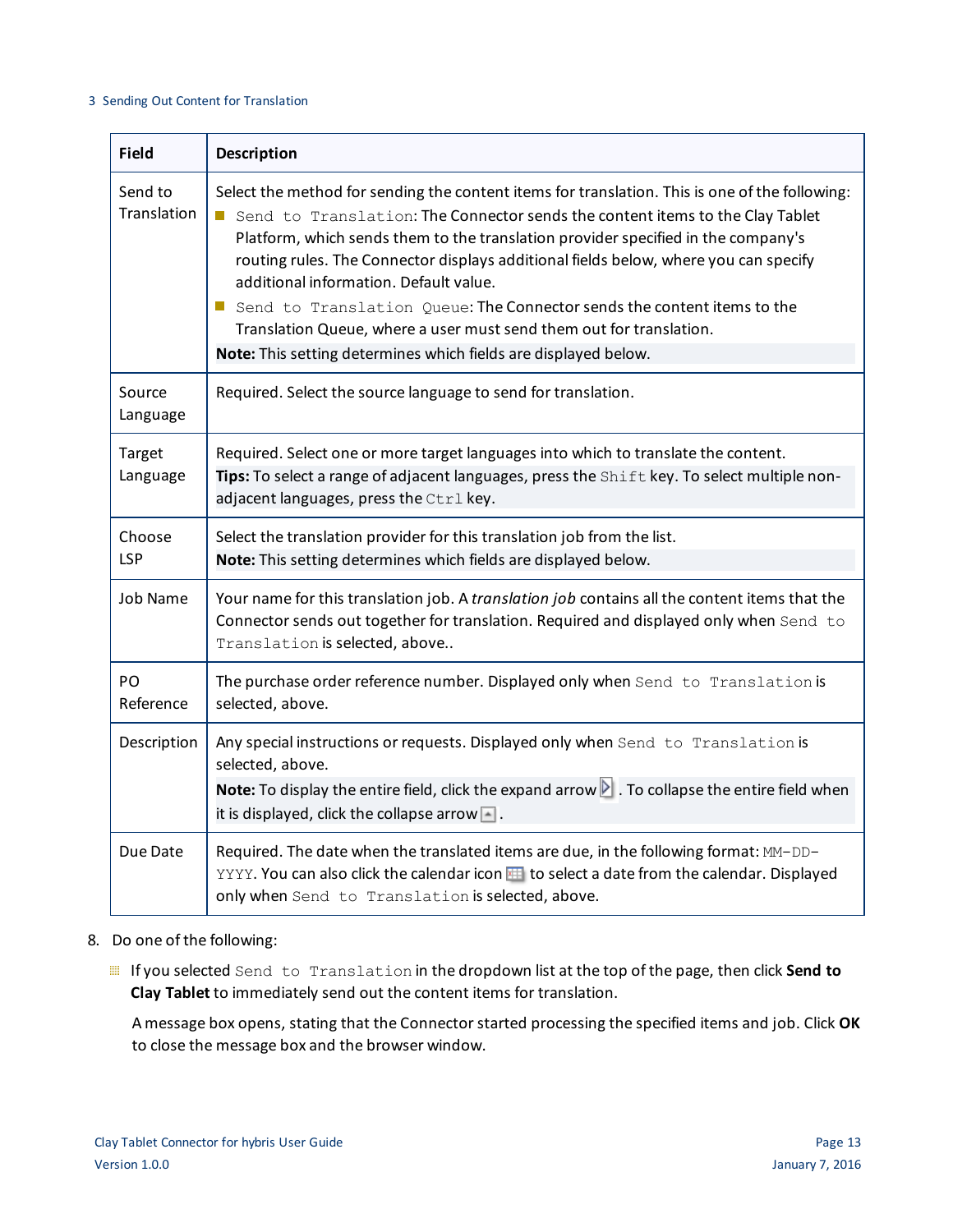If you selected Send to Translation Queue in the dropdown list at the top of the page, then click **Send to Translation Queue** to send the content items to the Translation Queue.

A message box opens, stating that the specified items were successfully sent to the Translation Queue. Click **OK** to close the message box and the browser window.

**Important:** You must open the Translation Queue to send out these items for translation. For detailed instructions, see "Sending Items for [Translation](#page-13-0) from the Translation Queue" on page 14.

## <span id="page-13-0"></span>**3.1 Sending Items for Translation from the Translation Queue**

The goal of the Translation Queue is to control translation costs and the translation process. This design assumes that the person with the authority to send content for translation from the Translation Queue manages the translation budget of the organization.

You can send out one, multiple, or all items from the Translation Queue at one time.

You originally submitted items to the Translation Queue by selecting Send to Translation Queue from the dropdown list, and then clicking the **Send to Translation Queue** button, instead ofsending the items directly out for translation. For details, see "Sending Out Content for [Translation"](#page-9-0) on page 10.

Submitting content to the Translation Queue before sending it out for translation has the following advantages:

- **P** You may not want to send out the localized attributes in each business object individually as soon as you finish reviewing it. The Translation Queue facilitates your management ofreviewed items, so that you do not forget about sending individual reviewed items for translation.
- Your translation provider may prefer receiving fewer but larger batches of items to translate, rather than items from individual business objects, as it facilitates project preparation, resource assignment, and content analysis.
- If you want to translate many items into multiple languages, but you want to translate into only one target language at a time, this is a good way to manage that process.
- **The Translation Queue manager may want to add job-specific metadata, such as a purchase order number.**

If you or your colleagues have sent items to the Translation Queue, you must access the Translation Queue to send out the items from there.

**Note:** If you do not send out items from the Translation Queue, the items remain in the queue, and the Connector does not send them out for translation.

## **To submit one or more items from the Translation Queue for translation:**

- 1. In the **Explorer Tree**, expand the **Clay Tablet Connector** folder.
- 2. Click **Translation Queue**.

By default, the **Results** area displays all the items in the queue. By default, the items are sorted alphabetically by item name. This area displays the following information about each item: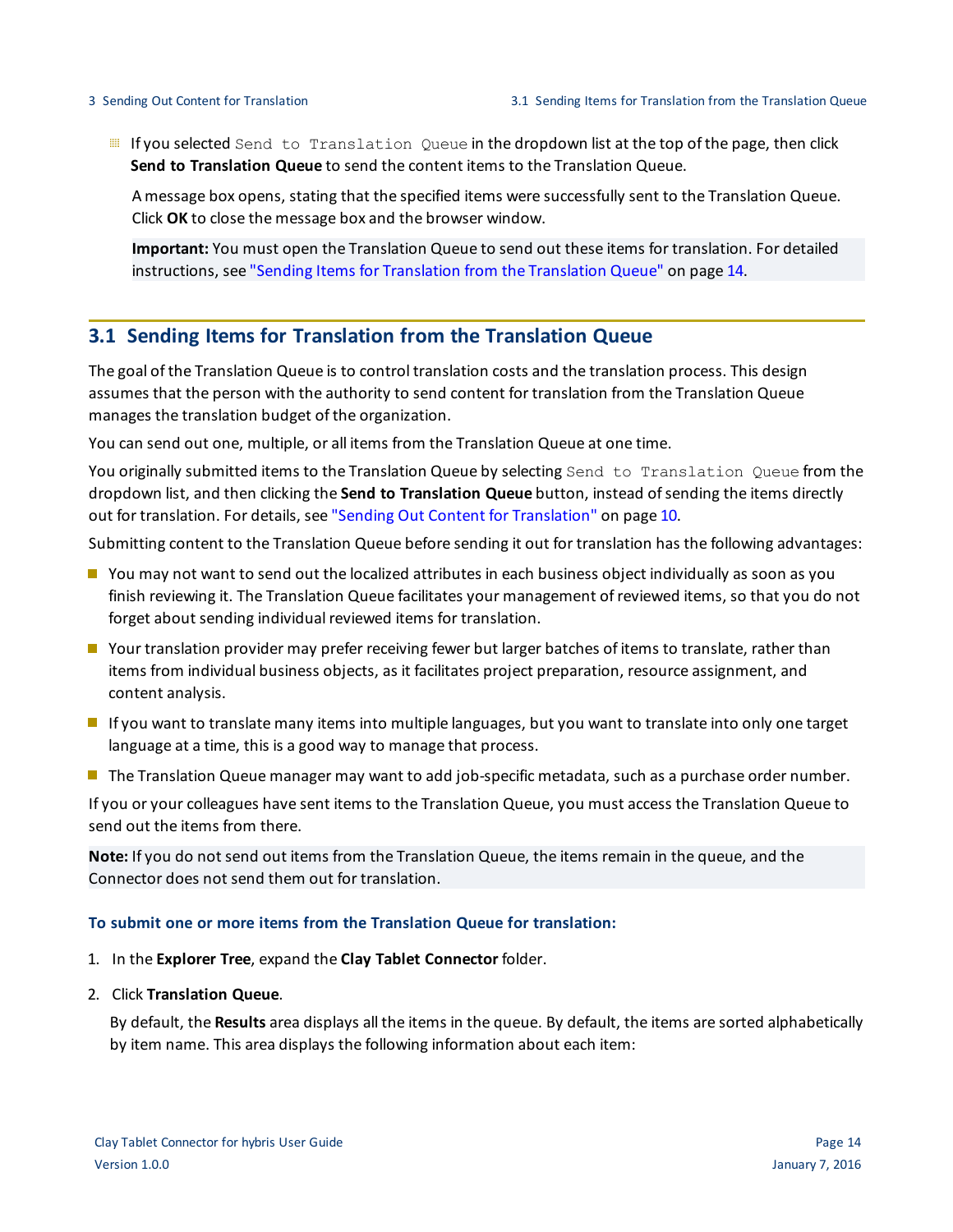- $\equiv$  item name
- source language
- target language

The page footer displays the total number of items in the queue, and the total number of items displayed on this sub-page of the queue. If there are more than 50 items in the queue, they are displayed in multiple subpages. For detailed information about navigating among sub-pages, refer to "Result Area" in the *hMC - End User Guide*, which is available here: [https://wiki.hybris.com/display/release5/hMC+-](https://wiki.hybris.com/display/release5/hMC+-+End+User+Guide#hMC-EndUserGuide-ResultArea) [+End+User+Guide#hMC-EndUserGuide-ResultArea.](https://wiki.hybris.com/display/release5/hMC+-+End+User+Guide#hMC-EndUserGuide-ResultArea)

- 3. Optional. Click a column heading to sort by a column or to reverse the sort order of a sorted column.
- 4. Optional. In the **Search** area, you can filter the displayed items in the queue. You can search by the following criteria:
	- $\equiv$  item name
	- source language
	- target language

For detailed information about searching, refer to "Search Area" in the *hMC - End User Guide*, which is available here: [https://wiki.hybris.com/display/release5/hMC+-+End+User+Guide#hMC-EndUserGuide-](https://wiki.hybris.com/display/release5/hMC+-+End+User+Guide#hMC-EndUserGuide-SearchArea)[SearchArea.](https://wiki.hybris.com/display/release5/hMC+-+End+User+Guide#hMC-EndUserGuide-SearchArea)

5. In the **Results** area, select the check boxes of the items that you want to send out for translation.

**Tips:** To select the check boxes of all items in the sub-page, right-click and select **Select All** from the context menu. To clear allselected check boxes, right-click and select **Deselect All** from the context menu.

6. Right-click and select **Send for Translation** from the context menu.

The **Content Submission Job Details** tab opens in a separate browser window.

| Content Submission            |                         |
|-------------------------------|-------------------------|
| <b>Job Details</b>            |                         |
|                               |                         |
| 1 Item(s) selected.           |                         |
| Choose LSP*:                  | My Translation Provider |
| Job Name*:                    |                         |
| PO Reference:                 |                         |
| Description:                  |                         |
|                               |                         |
|                               | $\checkmark$            |
|                               |                         |
|                               |                         |
| Due Date:*:                   |                         |
|                               | <b>KEE (MM/DD/YYYY)</b> |
| Send to Clay Tablet<br>Cancel |                         |
|                               |                         |

7. Enter the following information about the items to translate: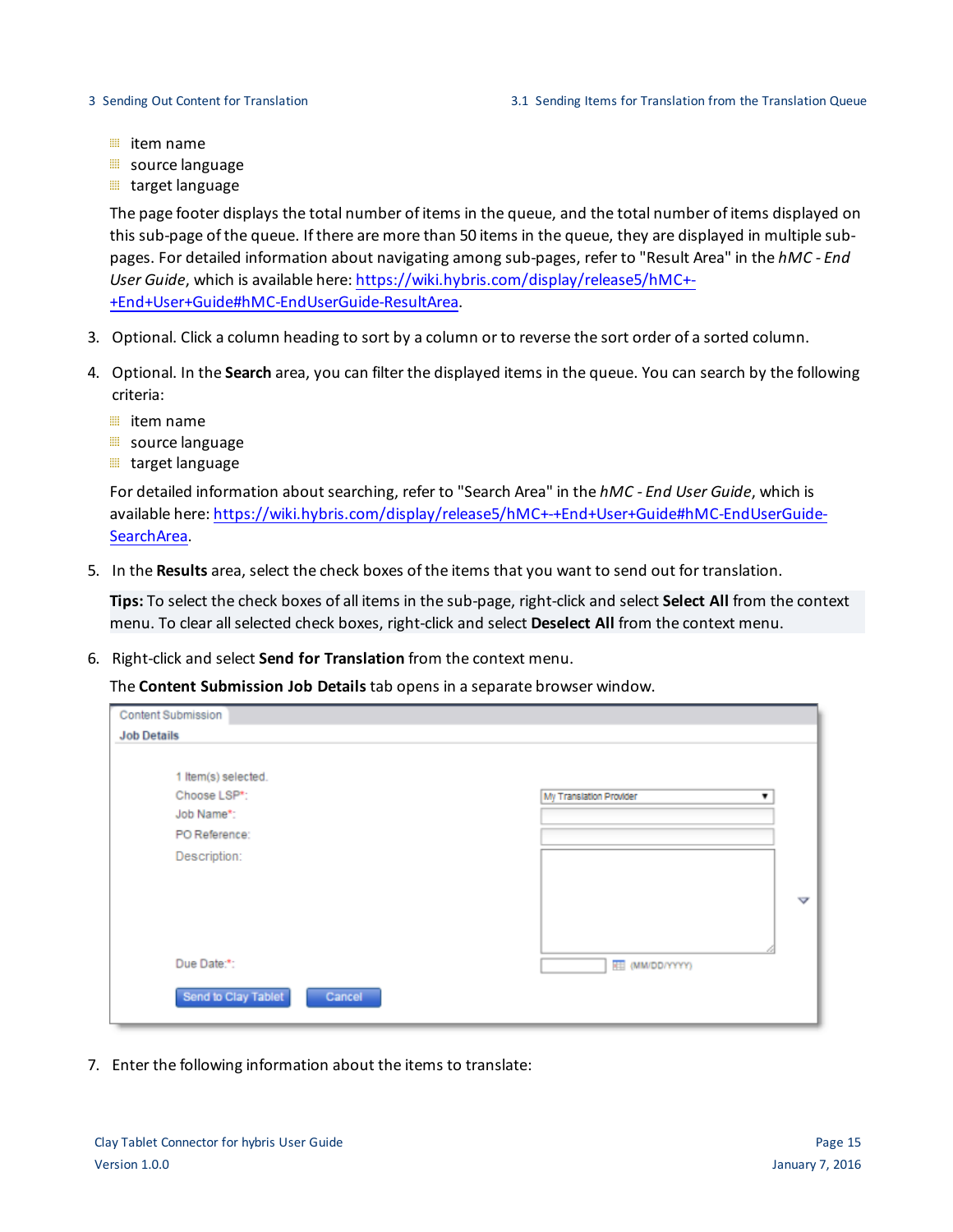| <b>Field</b>         | <b>Description</b>                                                                                                                                                               |
|----------------------|----------------------------------------------------------------------------------------------------------------------------------------------------------------------------------|
| X items<br>selected  | Read only. Displays the number of content items you selected in the <b>Results</b> area of the<br>hMC Organizer.                                                                 |
| Choose<br><b>LSP</b> | Select the translation provider for this translation job from the list.<br>Note: This setting determines which fields are displayed below.                                       |
| Job Name             | Your name for this translation job.                                                                                                                                              |
| PO.<br>Reference     | The purchase order reference number for this translation job.                                                                                                                    |
| Description          | Any special instructions or requests.<br>Note: To display the entire field, click the expand arrow $\blacksquare$ . To collapse the entire field when                            |
|                      | it is displayed, click the collapse arrow $\Box$ .                                                                                                                               |
| Due Date             | Required. The date when the translated item is due, in the following format: MM-DD-YYYY.<br>You can also click the calendar icon <b>Fig.</b> to select a date from the calendar. |

## 8. Click **Send to Clay Tablet**.

A message box confirms that the Connector started processing the selected items. Click **OK** to close the message box.

**Note:** To remove items from the Translation Queue, follow the above procedure. In step 6, right-click and select **Remove from Queue** from the context menu. The page refreshes. A message box confirms that the selected items were removed from the queue. Click **OK** to close the message box.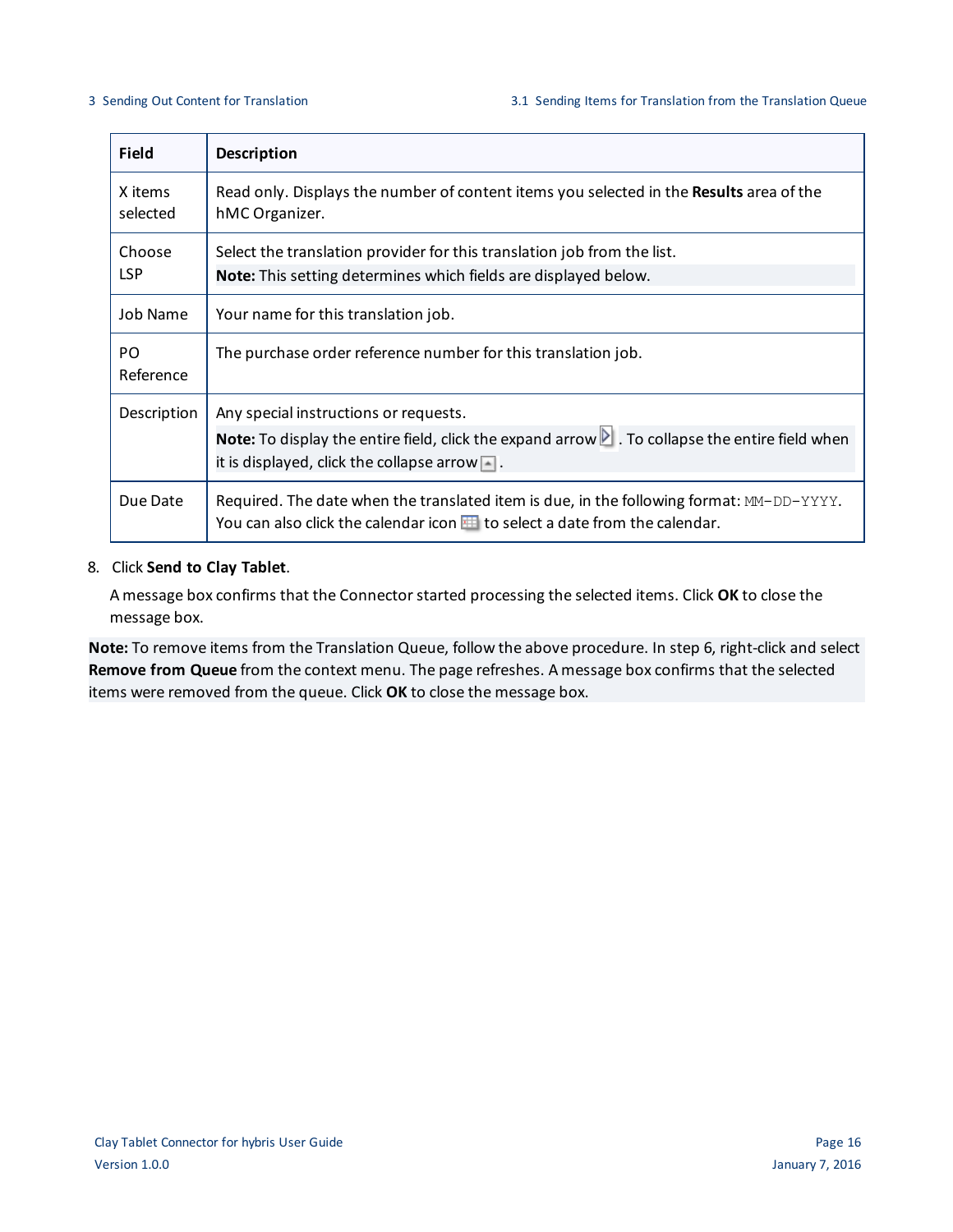## <span id="page-16-0"></span>**4 Monitoring Translation Status**

After you send out a job for translation, you can monitor its progress in the Translation Status content area.

## **To monitor translation status:**

- 1. In the **Explorer Tree**, expand the **Clay Tablet Connector** folder.
- 2. Click **Translation Status**.

By default, the **Results** area displays all the jobs that have been sent out for translation. By default, the items are sorted alphabetically by job name. This area displays the following information about each item:

- $\equiv$  job name
- $\equiv$  translation status. For a list and description of translation statuses, see ["Translation](#page-18-0) Statuses" on page 19.
- **u** due date, in the following format: MM-DD-YYYY
- $\equiv$  LSP (translation providers)

The page footer displays the total number of items, and the total number of items displayed on this subpage. If there are more than 50 items, they are displayed in multiple sub-pages. For detailed information about navigating among sub-pages, refer to "Result Area" in the *hMC - End User Guide*, which is available here: <https://wiki.hybris.com/display/release5/hMC+-+End+User+Guide#hMC-EndUserGuide-ResultArea>.

- 3. Optional. In the **Search** area, search for the jobs and business objects whose translation status you want to view. You can search the by following criteria:
	- $\equiv$  job name
	- **due date, in the following format: MM-DD-YYYY**
	- $\equiv$  translation status: For a list and description of translation statuses, see [page](#page-18-0) 19.
	- $\equiv$  LSP (translation providers)

For detailed information about searching, refer to "Search Area" in the *hMC - End User Guide*, which is available here: [https://wiki.hybris.com/display/release5/hMC+-+End+User+Guide#hMC-EndUserGuide-](https://wiki.hybris.com/display/release5/hMC+-+End+User+Guide#hMC-EndUserGuide-SearchArea)[SearchArea.](https://wiki.hybris.com/display/release5/hMC+-+End+User+Guide#hMC-EndUserGuide-SearchArea)

Click **Search**.

4. To view detailed information about the items in the job, in the **Results** area, either double-click a job, or click the folder icon  $\mathbb{E}$ .

The **Translation Job Details** area displays additional information about the job in two tabs.

The **Job Details** tab of this area includes the following read-only information:

| <b>の Reload</b>    |                                      |                           |                             |  |
|--------------------|--------------------------------------|---------------------------|-----------------------------|--|
| <b>Job Details</b> | <b>File Details</b>                  |                           |                             |  |
| Job ID:            | 8a6357e7-565c-4303-9251-2b5c1dfdbb0d | Job Name:                 | Test 7                      |  |
| Description:       |                                      | Status:                   | <b>Translation received</b> |  |
| PO Number:         |                                      | Due Date<br>(MM/DD/YYYY): | 08/30/2015                  |  |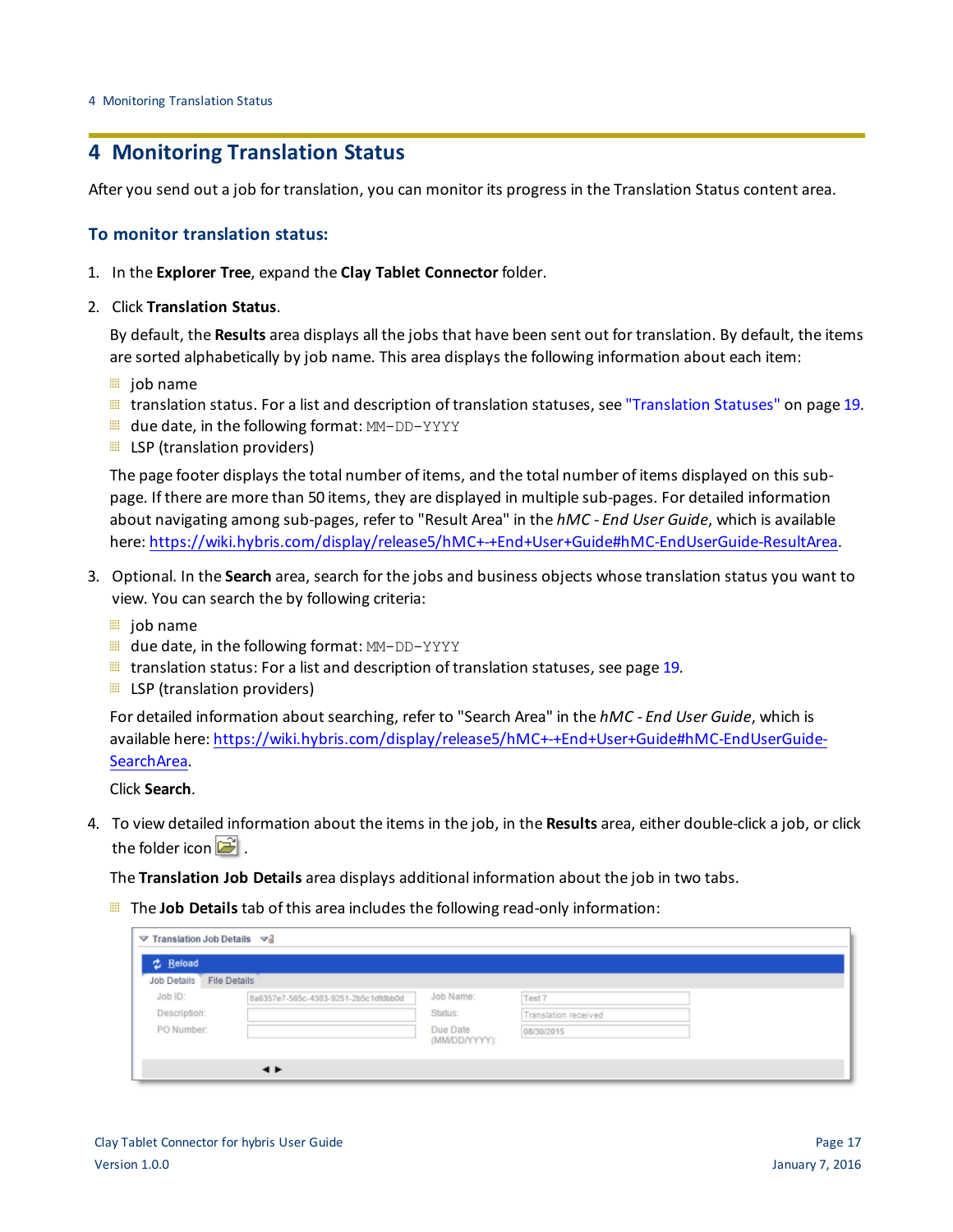#### 4 Monitoring Translation Status

| <b>Field</b>  | <b>Description</b>                                                                                                |
|---------------|-------------------------------------------------------------------------------------------------------------------|
| Job ID        | The Connector's unique identifier for the job.                                                                    |
| Description   | Any special instructions or requests for the translation provider.                                                |
| PO Number     | The purchase order reference number for this translation job.                                                     |
| Job Name      | Your name for this translation job.                                                                               |
| <b>Status</b> | The translation status. For a list and description of translation statuses, see page 19.                          |
| Due Date      | The expected end date. This is the date when the translated asset is due, in the following<br>format: MM-DD-YYYY. |

The **File Details** tab of this area includes the following information about each item in the job:

| ▽ Translation Job Details ▽ a             |                              |                 |                        |                             |                     |                                |  |
|-------------------------------------------|------------------------------|-----------------|------------------------|-----------------------------|---------------------|--------------------------------|--|
| <b>之 Reload</b>                           |                              |                 |                        |                             |                     |                                |  |
| <b>File Details</b><br><b>Job Details</b> |                              |                 |                        |                             |                     |                                |  |
|                                           |                              |                 |                        |                             |                     | $50$ $V$                       |  |
| Asset ID $\overline{\phantom{a}}$         | <b>Asset Name</b>            | Source Language | <b>Target Language</b> | <b>Translation Status</b>   | <b>Last Updated</b> |                                |  |
| b4bf934f-c757-4f45-af01-<br>4683d08fada7  | Eclipse Tee SS_8796208070657 | en              | fr                     | <b>Translation received</b> | 08/05/2015 10:05:21 |                                |  |
|                                           |                              |                 |                        |                             |                     |                                |  |
|                                           |                              |                 |                        |                             |                     |                                |  |
| $1 - 1$ of 1                              |                              |                 |                        |                             |                     | $M \ll 1$ $\triangleright$ $M$ |  |

| Column                       | <b>Description</b>                                                                                                                                               |
|------------------------------|------------------------------------------------------------------------------------------------------------------------------------------------------------------|
| Asset ID                     | The Connector's unique identifier for the item sent for translation, which includes<br>information about the item, the target language, and the source language. |
| Asset Name                   | This is a concatenation of:<br>the name of the hybris business object<br>the primary key, which is the unique identifier of a hybris object<br>the type code     |
| Source<br>Language           | The source language of the item.                                                                                                                                 |
| Target<br>Language           | The target language of the item.                                                                                                                                 |
| Translation<br><b>Status</b> | The translation status. For a list and description of translation statuses, see page 19.                                                                         |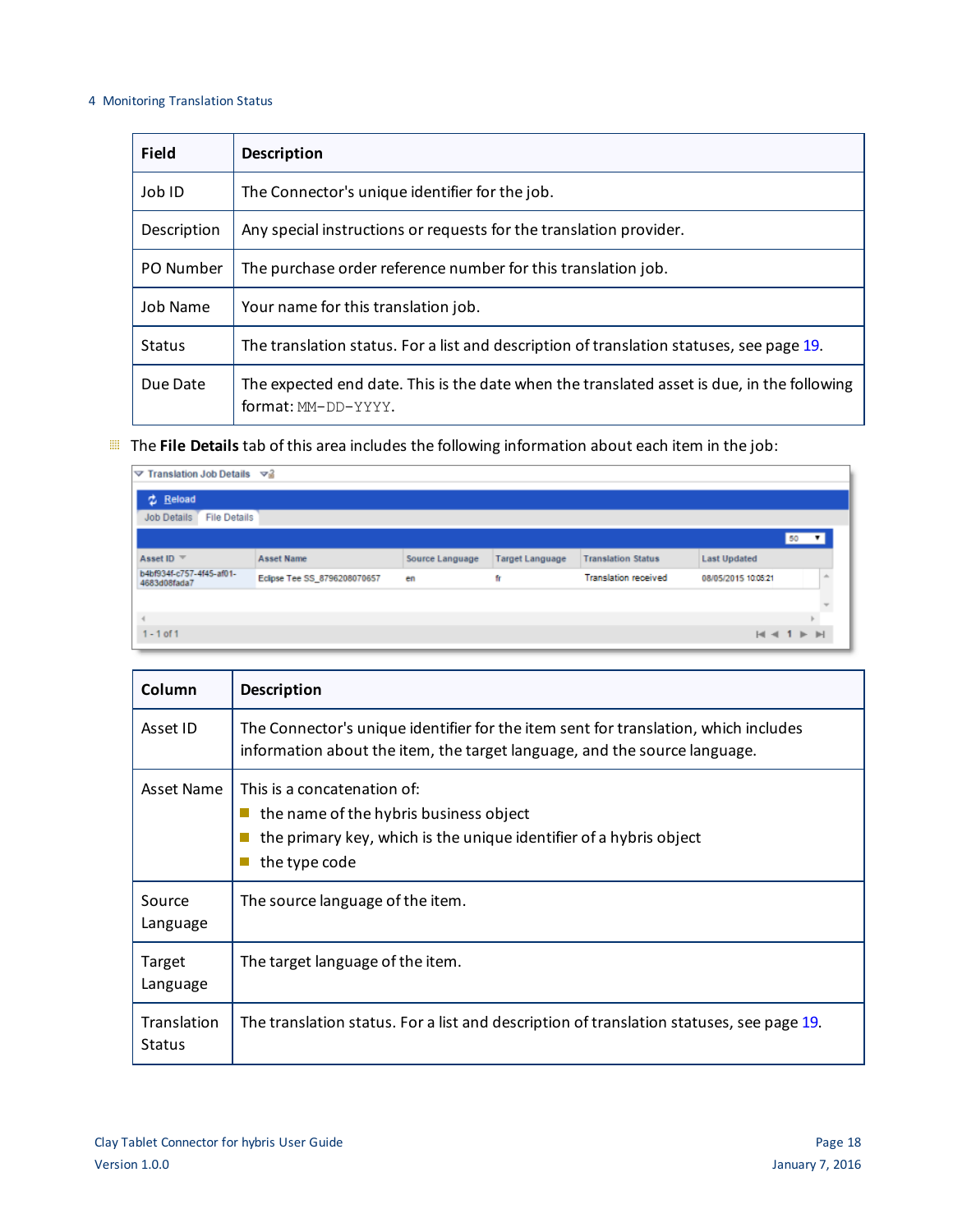| <b>Column</b> | <b>Description</b>                                                                    |
|---------------|---------------------------------------------------------------------------------------|
| Last          | The time and date when the status was last updated, in the following format: YYYY-MM- |
| Updated       | DD hh:mm:ss.                                                                          |

## <span id="page-18-0"></span>**4.1 Translation Statuses**

After you send out localized attributes of hybris business objects for translation, they are referred to as *content items*. The Connector sends out one or more content items for translation as a single *translation job*. Both content items and translation jobs can have the following translation statuses:

| <b>Translation Status</b>           | <b>Description</b>                                                                                                                 |
|-------------------------------------|------------------------------------------------------------------------------------------------------------------------------------|
| Created                             | The Connector created the job for sending out the item to the translation provider.                                                |
| Ready to send                       | The Connector is preparing to send out the item to the translation provider.                                                       |
| Sending                             | The Connector is sending out the item to the Clay Tablet Platform for delivery to the<br>translation provider.                     |
| Sent to CT Platform                 | The Connector sent the item to the translation provider for delivery to the<br>translation provider.                               |
| Sent to translation<br>provider     | The Clay Tablet Platform sent the item to the translation provider.                                                                |
| In translation                      | The translation provider has received the item for translation and has not yet<br>returned the translated item.                    |
| <b>Translation received</b>         | The Connector has received the translated item back from the translation provider<br>and imported it into hybris.                  |
| Completed (nothing<br>to translate) | The content was not sent for translation because it has already been translated. It<br>has not been updated since its translation. |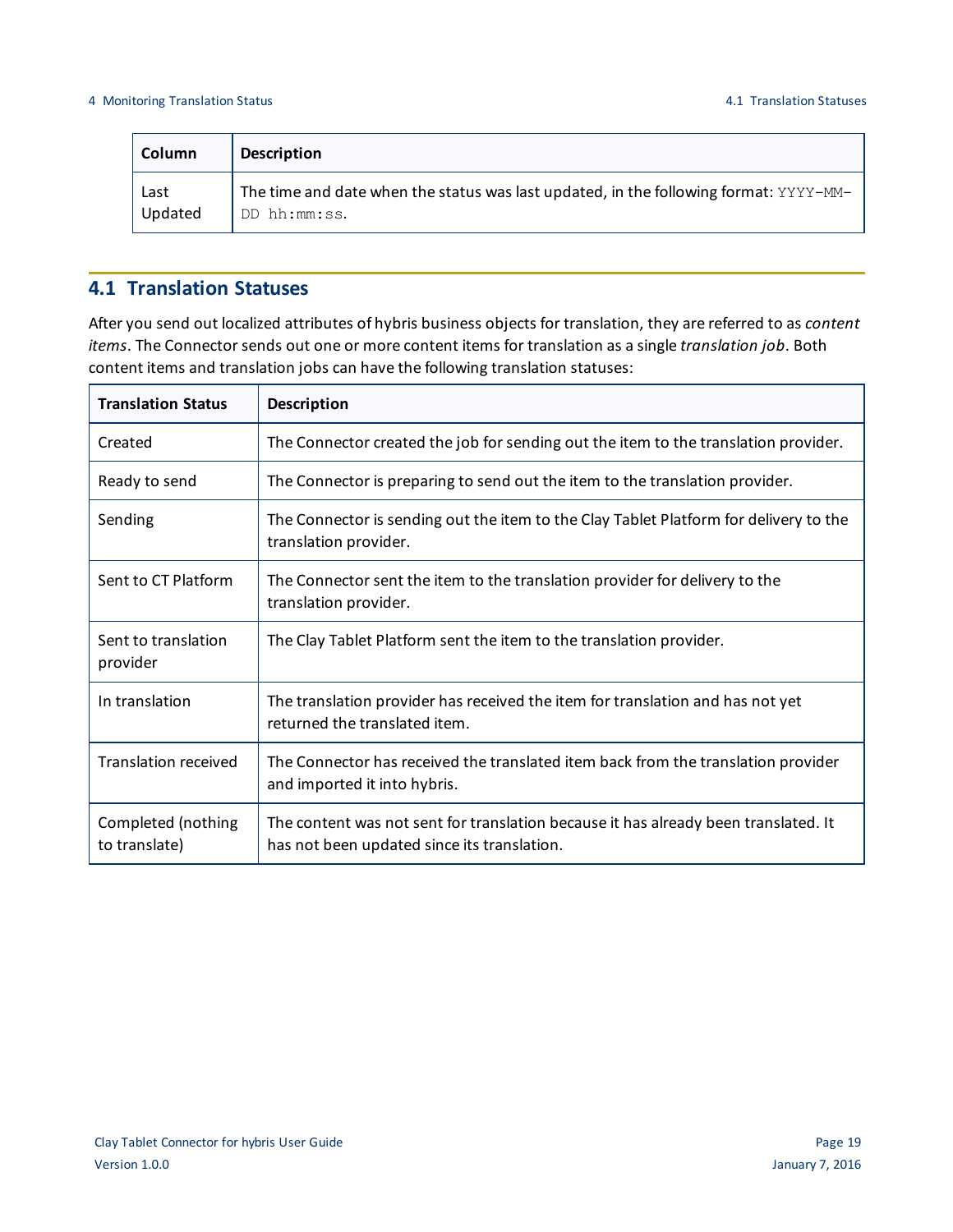## <span id="page-19-0"></span>**5 Viewing Translated Content**

You view a translated content item in the regular hybris interface. You can also search for translated items that returned from translation on a certain date or between certain dates.

## **To view translated content items:**

- 1. In the **Explorer Tree**, expand and navigate to the type of hybris business object whose localized attributes you sent out for translation. If necessary, you can search for the object.
- 2. Optional. To search for translated items that returned from translation on a certain date or between certain dates:
	- a. in the **Search** area, in the **Attribute** dropdown list, select Time modified.

The **Time modified** attribute is displayed.

| Time modified |  |  |
|---------------|--|--|
|               |  |  |

b. Select a comparator, such as is equal, and enter the date in one or both date fields, in the following format: MM-DD-YYYY. You can also click the calendar icon **III** to select a date from the calendar.

**Note:** If there are content items that were manually modified during the specified date or date range ,they are also displayed in the search results.

For detailed information about searching, refer to "Search Area" in the *hMC - End User Guide*, which is available here: [https://wiki.hybris.com/display/release5/hMC+-+End+User+Guide#hMC-EndUserGuide-](https://wiki.hybris.com/display/release5/hMC+-+End+User+Guide#hMC-EndUserGuide-SearchArea)[SearchArea.](https://wiki.hybris.com/display/release5/hMC+-+End+User+Guide#hMC-EndUserGuide-SearchArea)

- 3. Double-click an object to open it.
- 4. In the **Properties** tab (the first tab), click the flags icon **be let us** beside a localized attribute.

| <b>Variants Attributes</b> |             |  |
|----------------------------|-------------|--|
| Style:                     | et red<br>m |  |

The localized attribute expands, displaying a field for each supported target language.

The translated content is displayed in the appropriate language field.